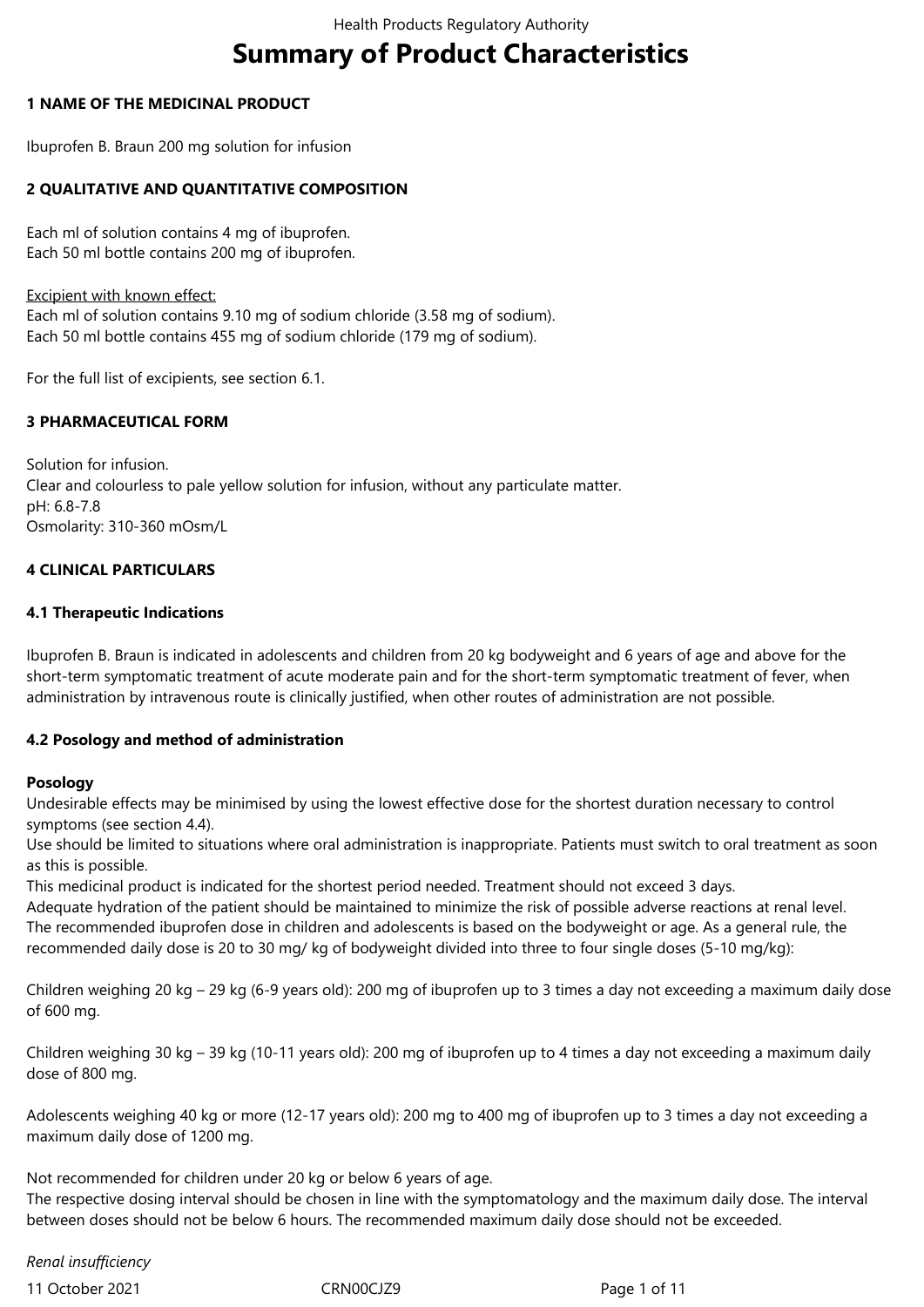Precautions should be taken when NSAIDs are used in patients with renal insufficiency. In patients with mild or moderate renal impairment, the initial dose should be reduced and be kept as low as possible for the shortest duration necessary to control symptoms and renal function monitored. This medicinal product is contraindicated in patients with severe renal insufficiency (see section 4.3).

# *Hepatic insufficiency*

Precautions should be taken when NSAIDs are used in this population although differences in the pharmacokinetic profile have not been observed. Patients with mild or moderate hepatic insufficiency should start the treatment with reduced doses, the dose should be kept as low as possible for the shortest duration necessary and they should be carefully monitored. This medicinal product is contraindicated in patients with severe hepatic insufficiency (see section 4.3).

#### **Method of administration:**

For intravenous use.

This medicinal product should only be administered by qualified healthcare professionals in an environment where appropriate equipment is available (during treatment).

The solution should be administered as an intravenous infusion over 30 minutes.

#### **4.3 Contraindications**

- Hypersensitivity to the active substance, to other NSAIDs or to any of the excipients listed in section 6.1;

- A history of bronchospasm, asthma, rhinitis, angioedema or urticaria associated with taking acetylsalicylic acid (ASA) or other non-steroidal anti-inflammatory drugs (NSAIDs);

- Conditions involving an increased tendency or active bleeding such as thrombocytopenia;

- Active, or history of recurrent peptic ulcer/haemorrhage (two or more distinct episodes of proven ulceration or bleeding);
- History of gastrointestinal bleeding or perforation, related to previous NSAIDs therapy;
- Cerebrovascular or other active bleeding;
- Severe hepatic or renal insufficiency;
- Severe heart failure (NYHA Class IV);
- Severe dehydration (caused by vomiting, diarrhoea or insufficient fluid intake);

- Pregnancy, in the last trimester (see section 4.6).

# **4.4 Special warnings and precautions for use**

Undesirable effects may be minimised by using the lowest effective dose for the shortest possible time necessary to control symptoms (see section 4.8).

Concomitant use of ibuprofen with other NSAIDs, including cyclooxygenase-2 selective inhibitors (Coxib), should be avoided.

#### *Gastrointestinal risks:*

GI bleeding, ulceration or perforation, which can be fatal, have been reported during treatment with all NSAIDs with or without warning symptoms or a previous history of serious GI events.

The risk of GI bleeding, ulceration or perforation is higher with increasing NSAID doses, in patients with a history of ulcer, particularly if complicated with haemorrhage or perforation (see section 4.3). These patients should commence treatment on the lowest dose available. Combination therapy with protective agents (e.g. misoprostol or proton pump inhibitors) should be considered for these patients, and also for patients requiring concomitant low dose acetylsalicylic acid (ASA), or other drugs likely to increase the gastrointestinal risk (see below and section 4.5).

Patients with a history of GI toxicity should report any unusual abdominal symptoms (especially GI bleeding) particularly in the initial stages of treatment.

Caution should be advised in patients receiving concomitant medications which could increase the risk of ulceration or bleeding, such as oral corticosteroids, anticoagulants such as warfarin, selective serotonin-reuptake inhibitors or anti-platelet agents such as acetylsalicylic acid (ASA) (see section 4.5).

When GI bleeding or ulceration occurs in patients receiving ibuprofen, treatment should be withdrawn (see section 4.3). NSAIDs should be given with care to patients with a history of gastrointestinal disease (ulcerative colitis, Crohn's disease) as these conditions may be exacerbated (see section 4.8).

#### *Cardiovascular and cerebrovascular effects:*

Clinical studies suggest that use of ibuprofen, particularly at a high dose (2400 mg/day) may be associated with a small increased risk of arterial thrombotic events (for example myocardial infarction or stroke). Overall, epidemiological studies do not suggest that low dose ibuprofen (e.g. ≤ 1200 mg/day) is associated with an increased risk of arterial thrombotic events.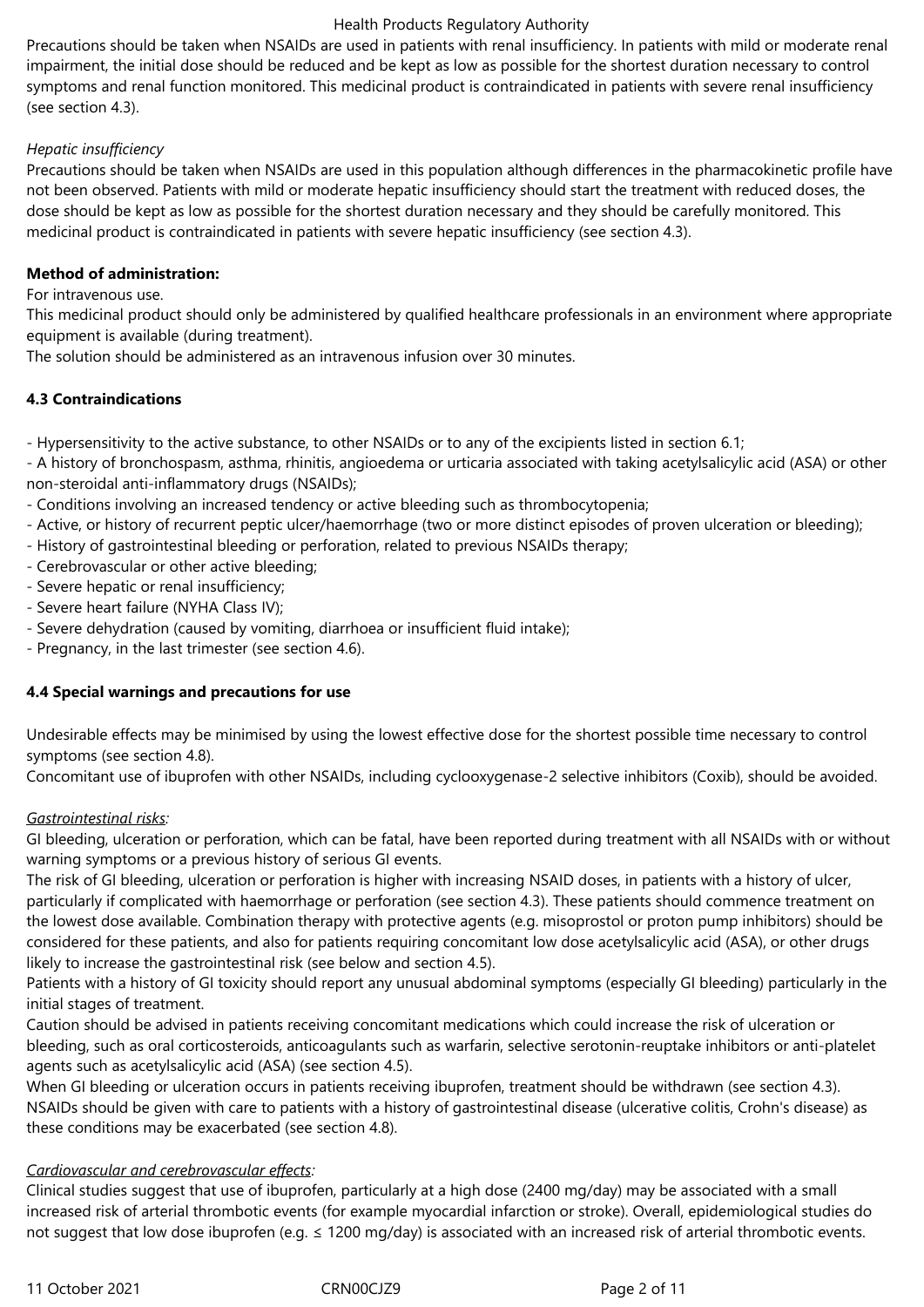Patients with uncontrolled hypertension, congestive heart failure (NYHA II-III), established ischaemic heart disease, peripheral arterial disease, and/or cerebrovascular disease should only be treated with ibuprofen after careful consideration and high doses should be avoided.

Careful consideration should also be exercised before initiating long-term treatment of patients with risk factors for cardiovascular events (e.g. hypertension, hyperlipidaemia, diabetes mellitus).

#### *Severe skin reactions:*

Serious skin reactions, some of them fatal, including exfoliative dermatitis, Stevens-Johnson syndrome and toxic epidermal necrolysis, have been reported very rarely in association with the use of NSAIDs (see section 4.8).

Patients appear to be at highest risk of these reactions early in the course of therapy, the onset of the reaction occurring in the majority of cases within the first month of treatment. Acute generalised exanthematous pustulosis (AGEP) has been reported in relation to ibuprofen-containing products. Ibuprofen should be discontinued at the first appearance of signs and symptoms of severe skin reactions, such as skin rash, mucosal lesions, or any other sign of hypersensitivity.

#### *Hepatic or renal insufficiency or dehydration*:

Ibuprofen should be used with caution in patients with a history of liver or kidney disease and especially during simultaneous treatment with diuretics, as the inhibition of prostaglandins can cause fluid retention and renal function impairment. Ibuprofen should be administered in these patients, at the lowest dose possible, and patient´s renal function should be regularly monitored.

There is a risk of renal impairment in dehydrated children and adolescents. In case of dehydration, ensure sufficient fluid intake. Use special caution in dehydrated patients, for example due to diarrhoea, such as dehydration could be a trigger factor for the development of kidney failure.

Regular use of analgesics, especially when combining of different analgesic substances, can lead to kidney damage, with the risk of renal insufficiency (analgesic nephropathy). This risk is higher in patients with renal insufficiency, heart failure, liver dysfunction, and those taking diuretics or ACE inhibitors. After discontinuing NSAID therapy, patient´s pre-treatment condition is usually restored.

As with other NSAIDs, ibuprofen can cause mild transient increases in some liver function parameters, as well as significant increases in transaminases. If there is a significant increase in these parameters, treatment should be discontinued (see section 4.3).

# *Anaphylactoid Reactions:*

As standard practice during intravenous infusion, close patient monitoring is recommended, especially at the beginning of the infusion to detect any anaphylactic reaction caused by the active substance or the excipients.

Severe acute hypersensitivity reactions (e.g. anaphylactic shock) are very rarely observed. At the first signs of a hypersensitivity reaction following the administration of Ibuprofen B. Braun, therapy must be stopped and symptomatic treatment must be established. Medically required measures, in line with the symptoms, must be initiated by specialist personnel.

# *Respiratory disorders:*

Caution is required if this medicinal product is administered to patients suffering from, or with a previous history of, bronchial asthma, chronic rhinitis or allergic diseases since NSAIDs have been reported to cause bronchospasm, urticaria or angioedema in such patients.

#### *Haematological Effects:*

Ibuprofen may temporarily inhibit the blood-platelet function (thrombocyte aggregation), increasing the bleeding time and the risk of haemorrhage.

Ibuprofen should only be used with particular caution in patients receiving ASA to inhibit platelet aggregation (see sections 4.5 and 5.1).

Patients with coagulation disorders or those undergoing surgery should therefore be monitored.

Special medical vigilance is required for use in patients immediately after undergoing major surgery.

During prolonged ibuprofen administration, regular checking of liver values, kidney function, and blood counts, is required. Ibuprofen should be used only after strict assessment of the benefit / risk in patients with congenital disorder of porphyrin metabolism (e.g. acute intermittent porphyria).

Through concomitant consumption of alcohol, active substance-related undesirable effects, particularly those that concern the gastrointestinal tract or the central nervous system, may be increased on use of NSAIDs.

Caution is required in patients with certain conditions, which may be made worse:

- In patients who react allergically to other substances, as an increased risk of hypersensitivity reactions occurring also exists for them on use of this medicinal product.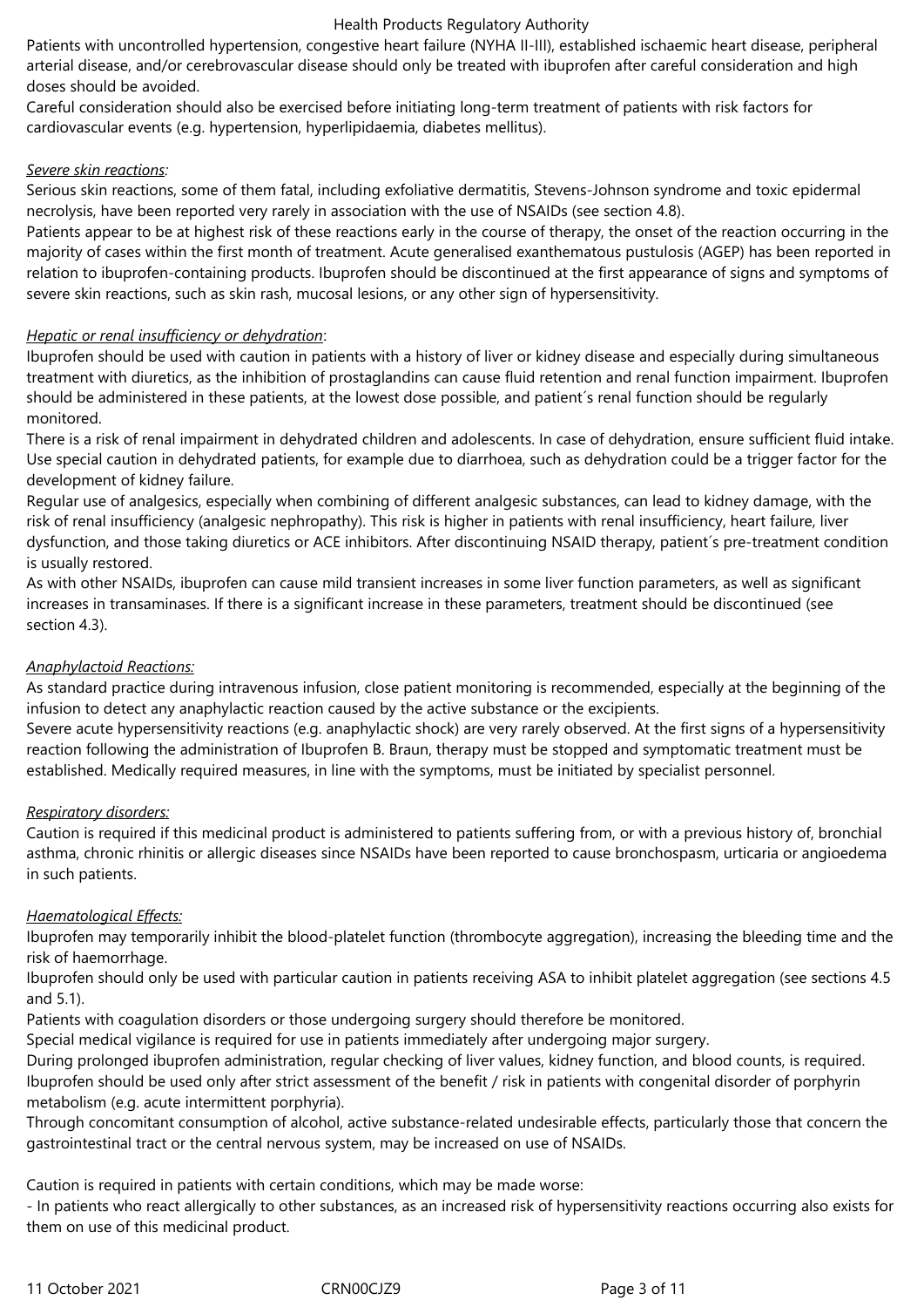- In patients who suffer from hay fever, nasal polyps or chronic obstructive respiratory disorders as an increased risk exists for them of allergic reaction occurring. These may present as asthma attacks (so-called analgesic asthma), Quincke´s oedema or urticaria.

# *Aseptic Meningitis:*

Some cases of aseptic meningitis have been reported with the use of ibuprofen in patients with systemic lupus erythematosus (SLE). Although it is more likely to occur in patients with SLE and related connective tissue diseases, it has also been reported in some patients who do not have any underlying chronic disease. This therefore, should be taken into account when administering this treatment (see section 4.8).

# *Ophthalmological Effects:*

Blurred or diminished vision, scotomata, and changes in colour vision have been reported with oral ibuprofen. Discontinue ibuprofen if the patient develops such complaints, and refer the patient for an ophthalmologic examination that includes central visual fields and colour vision testing.

# *Others:*

Prolonged use of painkillers may cause headache that must not be treated with increased doses of the medicinal product. Exceptionally, varicella can cause serious cutaneous and soft tissues infectious complications. To date, the contributing role of NSAIDs in the worsening of these infections cannot be ruled out. Thus, it is advisable to avoid use of ibuprofen in case of varicella.

# *Masking of symptoms of underlying infections:*

Ibuprofen can mask symptoms of infection, which may lead to delayed initiation of appropriate treatment and thereby worsening the outcome of the infection. This has been observed in bacterial community acquired pneumonia and bacterial complications to varicella. When ibuprofen is administered for fever or pain relief in relation to infection, monitoring of infection is advised. In non-hospital settings, the patient should consult a doctor if symptoms persist or worsen.

# Interference with analytical tests:

- bleeding time (may be extended for a day after discontinuation of therapy)
- blood glucose concentration (may decrease)
- creatinine clearance (may decrease)
- haematocrit or haemoglobin (may decrease)
- blood levels of urea nitrogen and serum creatinine and potassium (may increase)
- with liver function tests: increased transaminase values

# **Special warnings / precautions regarding excipients:**

This medicinal product contains 179 mg sodium per bottle, equivalent to 9 % of the WHO recommended maximum daily intake of 2 g sodium for an adult.

# **4.5 Interaction with other medicinal products and other forms of interactions**

# *Other NSAIDs, including COX-2 inhibitors and salicylates:*

As a result of synergist effects, the concurrent administration use of two or more NSAIDs may increase the risk of gastrointestinal ulcers and bleeding. Co-administration of ibuprofen with other NSAIDs should therefore be avoided (see section 4.4).

Concomitant administration of ibuprofen and acetylsalicylic acid is not generally recommended because of the potential of increased adverse effects.

Experimental data suggest that ibuprofen may competitively inhibit the effect of low dose acetylsalicylic acid on platelet aggregation when they are dosed concomitantly. Although there are uncertainties regarding extrapolation of these data to the clinical situation, the possibility that regular, long-term use of ibuprofen may reduce the cardioprotective effect of low-dose acetylsalicylic acid cannot be excluded. No clinically relevant effect is considered to be likely for occasional ibuprofen use (see section 5.1).

# *Lithium:*

Co-administration of ibuprofen with lithium preparations can increase the serum level of these medicinal products. Checking the serum lithium level is necessary.

*Cardiac glycosides (Digoxin):*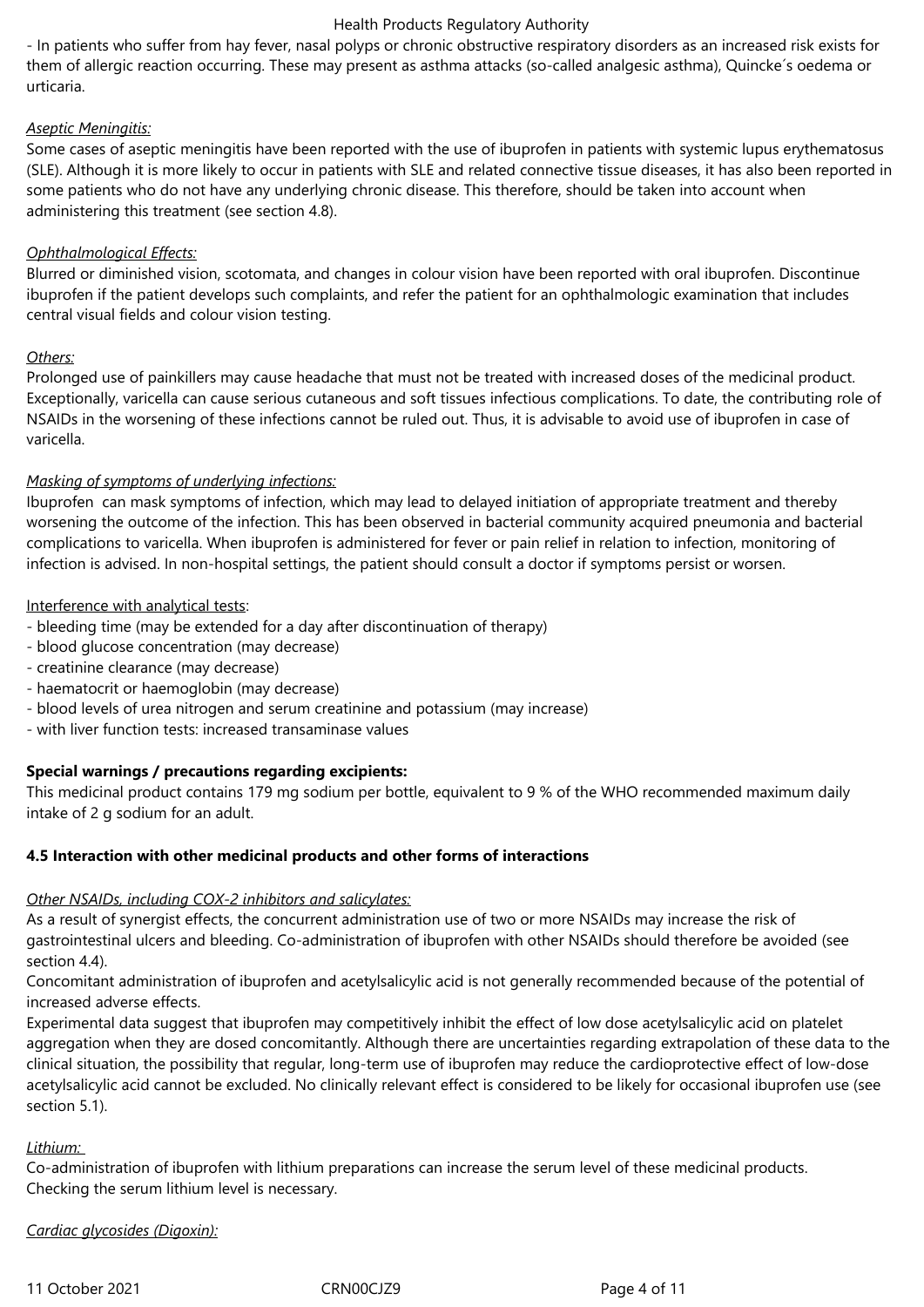NSAIDs may exacerbate cardiac failure, reduce glomerular filtration rate and increase plasma levels of cardiac glycosides. Monitoring of serum digoxin is recommended.

#### *Phenytoin:*

Plasmatic levels of phenytoin may be increased in the concomitant treatment with ibuprofen and therefore the risk of toxicity may increase.

#### *Antihypertensive (Diuretics, ACE inhibitors, betareceptor blocking medicines and angiotensin-II antagonists:*

Diuretics and ACE-inhibitors may increase the nephrotoxicity of NSAIDs. NSAIDs can reduce the effect of diuretics and other antihypertensive drugs, including ACE-inhibitors and beta-blockers. In patients with reduced kidney function (e.g. dehydrated patients) the concomitant use of an ACE inhibitor and angiotensin-II antagonists with a cyclo-oxygenase-inhibiting medicinal product can lead to further impairment of kidney function, and through to acute renal failure. This is usually reversible. Such combinations should therefore, only be used with caution. Patients have to be instructed to drink sufficient liquid. Renal function should be measured after the start of concomitant therapy, and periodically thereafter. The concomitant administration of ibuprofen and ACE-inhibitors may lead to hyperkalaemia.

#### *Potassium sparing diuretics:*

Concomitant use may cause hyperkalaemia (check of serum potassium is recommended).

#### *Captopril:*

Experimental studies indicate that ibuprofen counteracts the effect of captopril of increased sodium excretion.

*Corticosteroids:*

Increased risk of gastrointestinal ulceration or bleeding (see section 4.4).

#### *Anti-platelet agents (e.g. clopidogrel and ticlopidine) and selective serotonin reuptake inhibitors (SSRIs):*

Increased risk of gastrointestinal bleeding (see section 4.4). NSAIDs should not be combined with ticlopidine due to the risk of an additive effect in the inhibition of platelet function.

#### *Methotrexate:*

NSAIDs inhibit the tubular secretion of methotrexate and certain metabolic interactions may occur resulting in decreased clearance of methotrexate. The administration of ibuprofen within 24 hours before or after administration of methotrexate may lead to an elevated concentration of methotrexate and an increase in its toxic effect. Therefore, concomitant use of NSAIDs and high doses of methotrexate should be avoided. Also, the potential risk of interactions in low dose treatment with methotrexate should be considered, especially in patients with impaired renal function. In combined treatment, renal function should be monitored.

#### *Ciclosporin:*

The risk of a kidney-damage by ciclosporin is increased by the concomitant administration of certain non-steroidal anti-inflammatory drugs. This effect cannot be ruled out for a combination of ciclosporin and ibuprofen either.

#### *Anti-coagulants:*

NSAIDs may enhance the effect of anti-coagulants, such as warfarin (see section 4.4). In case of simultaneous treatment, monitoring of the coagulation state is recommended.

#### *Sulphonylureas:*

NSAIDs can increase the hypoglycaemic effect of sulphonylureas. In the case of simultaneous treatment, monitoring of blood glucose levels is recommended.

#### *Tacrolimus:*

Elevated risk of nephrotoxicity.

#### *Zidovudine:*

There is evidence of an increased risk of haemarthrosis and haematomas in HIV positive haemophilia patients receiving concurrent treatment with zidovudine and ibuprofen. There may be an increased risk of haematoxicity during concomitant use of zidovudine and NSAIDs. Blood counts 1-2 weeks after starting use together are recommended.

#### *Probenecid and sulfinpyrazone*:

Medicinal products that contain probenecid or sulfinpyrazone may delay the excretion of ibuprofen.

11 October 2021 CRN00CJZ9 Page 5 of 11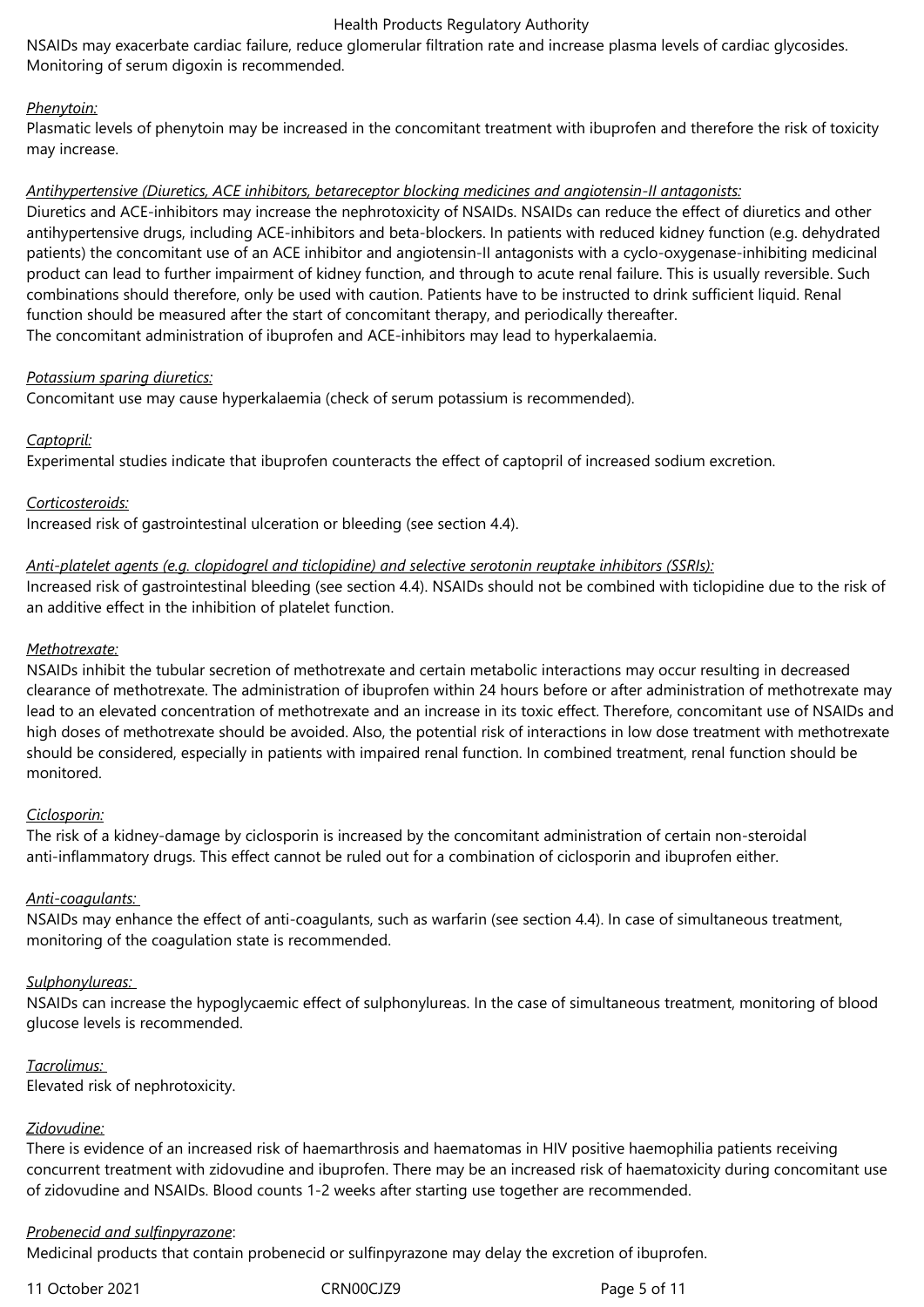### *Quinolone antibiotics:*

Animal data indicate that NSAIDs can increase the risk of convulsions associated with quinolone antibiotics. Patients taking NSAIDs and quinolones may have an increased risk of developing convulsions.

#### *CYP2C9 Inhibitors:*

Concomitant administration of ibuprofen with CYP2C9 inhibitors may increase the exposure to ibuprofen (CYP2C9 substrate). In a study with voriconazole and fluconazole (CYP2C9 inhibitors), an increased S(+)-ibuprofen exposure by approximately 80 to 100 % has been shown. Reduction of the ibuprofen dose should be considered when potent CYP2C9 inhibitors are administered concomitantly, particularly when high-dose ibuprofen is administered with either voriconazole or fluconazole.

#### *Mifepristone:*

If NSAIDs are used within 8-12 days after the mifepristone administration, they may decrease the effect of mifepristone.

#### *Alcohol:*

The use of ibuprofen in individuals with chronic alcohol consumption (14-20 drinks/week or more) should be avoided due to increased risk of significant GI adverse effects, including bleeding.

#### *Aminoglycosides:*

NSAIDs may decrease the excretion of aminoglycosides and increase their toxicity. Strict surveillance of aminoglycosides serum levels is recommended during co-administration with ibuprofen.

#### *Herbal extracts:*

Ginkgo biloba may potentiate the risk of bleeding with NSAIDs.

#### **4.6 Fertility, pregnancy and lactation**

#### *Pregnancy*:

Inhibition of prostaglandin synthesis may adversely affect the pregnancy and/or the embryo/foetal development. Data from epidemiological studies suggest an increased risk of miscarriage and of cardiac malformation and gastroschisis after use of a prostaglandin synthesis inhibitor in early pregnancy. The absolute risk for cardiovascular malformation was increased from less than 1 %, up to approximately 1.5 %. The risk is believed to increase with dose and duration of therapy. In animals, administration of a prostaglandin synthesis inhibitor has been shown to result in increased pre- and

post-implantation loss and embryo-foetal lethality. In addition, increased incidences of various malformations, including cardiovascular, have been reported in animals given a prostaglandin synthesis inhibitor during the organogenetic period (Section 5.3).

During the first and second trimester of pregnancy, ibuprofen should not be given unless clearly necessary. If ibuprofen is used by a woman attempting to conceive, or during the first and second trimester of pregnancy, the dose should be kept as low and duration of treatment as short as possible.

During the third trimester of pregnancy, all prostaglandin synthesis inhibitors:

- may expose the foetus to:

- cardiopulmonary toxicity (with premature closure of the ductus arteriosus and pulmonary hypertension);

- renal dysfunction, which may progress to renal failure with oligohydramnios;

- may expose the mother and the neonate, at the end of the pregnancy, to:

- possible prolongation of bleeding time, an anti-aggregating effect which may occur even at very low doses;
- inhibition of uterine contractions resulting in delayed or prolonged labour.

Consequently, ibuprofen use is contraindicated during the third trimester of pregnancy (See section 4.3).

# *Breast-feeding*

Ibuprofen and its metabolites can pass in low concentrations into the breast milk. No harmful effects to infants are known to date, so for short-term treatment with lower doses interruption of breast-feeding would generally not be necessary, however it is recommended to interrupt breast-feeding when using higher doses than 1200 mg daily or longer periods due to the potential to inhibit prostaglandin synthesis in the neonate.

# *Fertility*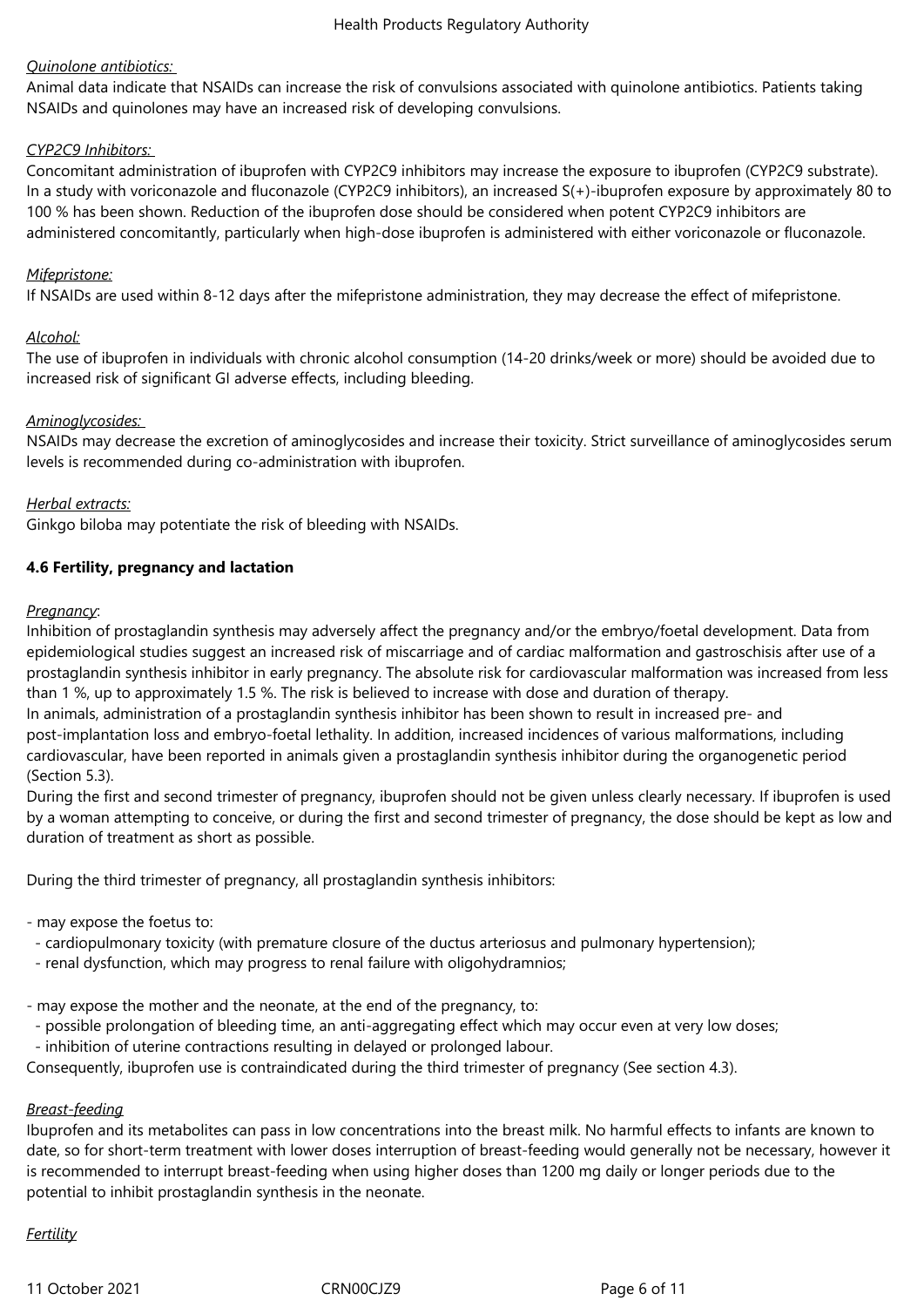There is some evidence that drugs, which inhibit cyclo-oxygenase / prostaglandin synthesis, may cause impairment of female fertility by an effect on ovulation. This is reversible on withdrawal of treatment.

# **4.7 Effects on ability to drive and use machines**

In single or short-term use, no precautions are necessary. However, the occurrence of relevant side effects such as fatigue and vertigo can impair reactivity, and the ability to drive a vehicle and/or use machines may be reduced. This particularly applies when combined with alcohol.

#### **4.8 Undesirable effects**

The following frequencies are taken as a basis when evaluating undesirable effects: Very common: ≥ 1/10 Common: ≥1/100 to< 1/10 Uncommon: ≥1/1,000 to< 1/100 Rare: ≥1/10,000 to< 1/1,000 Very rare: <1/10,000 Not known: frequency cannot be estimated from the available data

The most commonly observed adverse events are gastrointestinal in nature. Peptic ulcers, perforation or GI bleeding, sometimes fatal. Nausea, vomiting, diarrhoea, flatulence, constipation, dyspepsia, abdominal pain, melaena, haematemesis, ulcerative stomatitis, exacerbation of colitis and Crohn's disease (see section 4.4) have been reported following administration. Less frequently, gastritis has been observed. Particularly the risk of gastrointestinal bleeding occurring is dependent on the dose range and the duration of use.

Very rarely have been reported severe hypersensitivity reactions (including infusion site reactions, anaphylactic shock) and serious cutaneous adverse reactions such as bullous reactions including Stevens-Johnson syndrome and toxic epidermal necrolysis (Lyell's syndrome), erythema multiforme and alopecia.

Exacerbation of infection-related inflammations (e.g. development of necrotising fasciitis) coinciding with the use of non-steroidal anti-inflammatory drugs has been described. This is possibly associated with the mechanism of action of the non-steroidal anti-inflammatory drugs.

Photosensitivity, allergic vasculitis and in exceptional cases, severe skin infections and soft-tissue complications may occur during a varicella infection (see section 4.4).

Oedema, hypertension and cardiac failure have been reported in association with NSAID treatment.

Clinical studies suggest that use of ibuprofen, particularly at a high dose (2400 mg/day) may be associated with a small increased risk of arterial thrombotic events (for example myocardial infarction or stroke) (see section 4.4).

| Infections and infestations          | Very rare   | Exacerbation of infection-related inflammations (e.g.<br>development of necrotising fasciitis) coinciding with<br>the use of non-steroidal anti-inflammatory drugs has<br>been described. This is possibly associated with the<br>mechanism of action of the non-steroidal<br>anti-inflammatory drugs. |
|--------------------------------------|-------------|--------------------------------------------------------------------------------------------------------------------------------------------------------------------------------------------------------------------------------------------------------------------------------------------------------|
| Blood and lymphatic system disorders | Very rare   | Disturbances to blood formation (anaemia,<br>agranulocytosis, leukopenia, thrombocytopenia, and<br>pancytopenia). First symptoms are: fever, sore throat,<br>superficial mouth wounds, influenza-like complaints,<br>severe lassitude, nosebleeds and skin bleeding.                                   |
|                                      | Uncommon    | Hypersensitivity reactions with skin rashes and itching,<br>as well as asthma attacks (possibly with drop in blood<br>pressure)                                                                                                                                                                        |
| Immune system disorders              | Very rare   | Systemic lupus erythematosus, severe hypersensitivity<br>reactions, faceoedema, swelling of the tongue, swelling<br>of the internal larynx with constriction of the airways,<br>difficulty breathing, palpitations, hypotension and<br>life-threatening (shock).                                       |
| Psychiatric disorders                | Uncommon    | Anxiety, restlessness                                                                                                                                                                                                                                                                                  |
|                                      | Rare        | Psychotic reactions, nervousness, irritability, confusion<br>or disorientation and depression                                                                                                                                                                                                          |
| Nervous System disorders             | Very common | Fatigue or sleeplessness, headache, dizziness                                                                                                                                                                                                                                                          |
|                                      |             |                                                                                                                                                                                                                                                                                                        |

11 October 2021 CRN00CJZ9 Page 7 of 11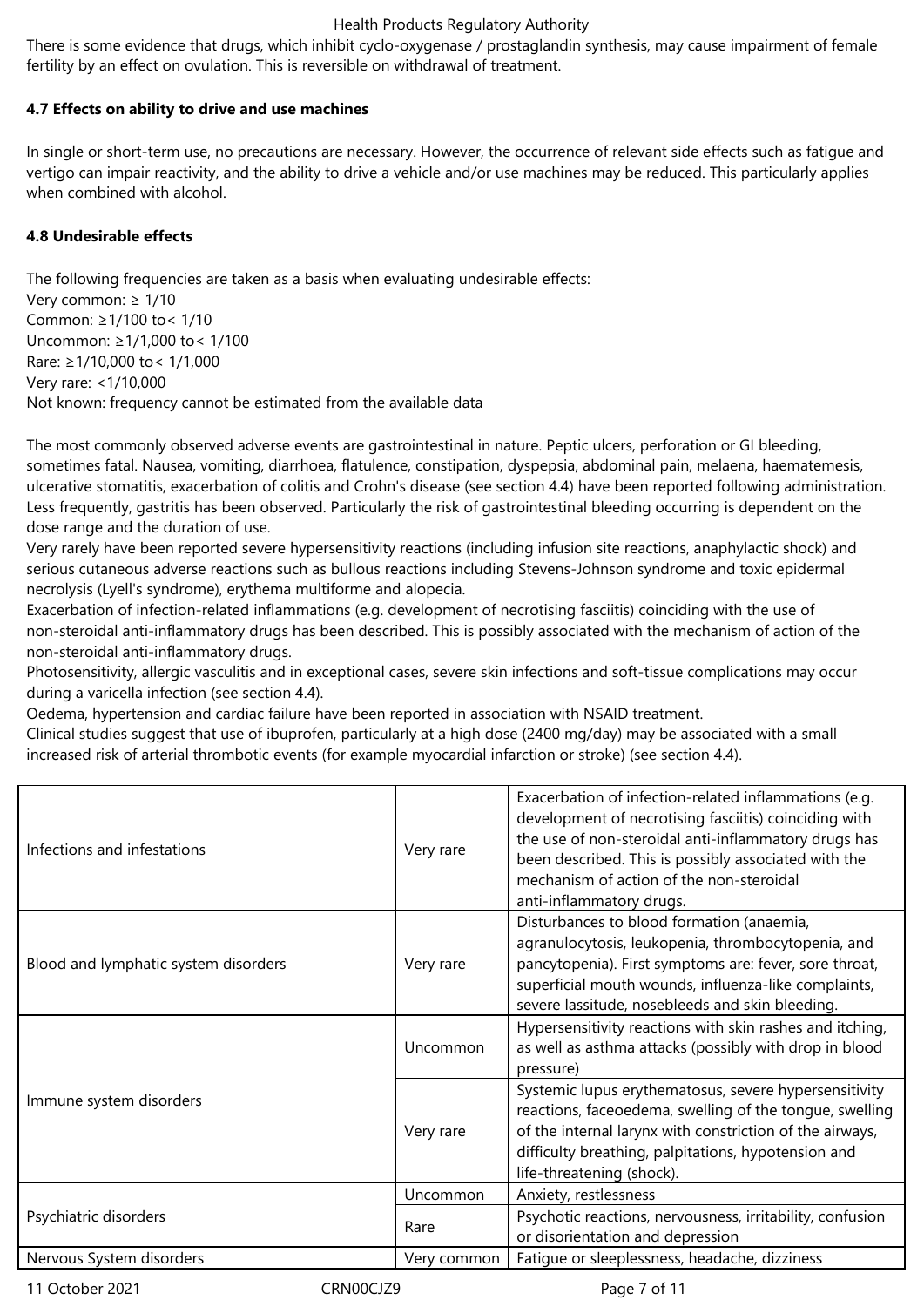| Health Products Regulatory Authority |  |
|--------------------------------------|--|
|--------------------------------------|--|

|                                                      | Uncommon    | Insomnia, agitation, irritability or tiredness                          |
|------------------------------------------------------|-------------|-------------------------------------------------------------------------|
|                                                      |             | Aseptic meningitis (stiff neck, headache, nausea,                       |
|                                                      | Very rare   | vomiting, fever or confusion).                                          |
|                                                      |             | Patients with autoimmune disorders (SLE, mixed                          |
|                                                      |             | connective-tissue disease) appear to be predisposed.                    |
| Eye disorders                                        | Uncommon    | Visual disturbances                                                     |
|                                                      | Rare        | Reversible toxic amblyopia                                              |
| Ear and labyrinth disorders                          | Common      | Vertigo                                                                 |
|                                                      | Uncommon    | Tinnitus                                                                |
|                                                      | Rare        | Hearing disorders                                                       |
| Cardiac disorders                                    | Very rare   | Palpitations, heart failure, myocardial infarction                      |
| Vascular disorders                                   | Very rare   | Arterial hypertension                                                   |
| Respiratory, thoracic and mediastinal disorders      | Very rare   | Asthma, bronchospasm, dyspnoea and wheezing                             |
|                                                      | Very common | Pyrosis, abdominal pain, nausea, vomiting, flatulence,                  |
|                                                      |             | diarrhoea, constipation and slight gastro-intestinal                    |
|                                                      |             | blood losses that may cause anaemia in exceptional                      |
|                                                      |             | cases                                                                   |
|                                                      |             | Gastrointestinal ulcers, potentially with bleeding and                  |
|                                                      | Common      | perforation. Ulcerative stomatitis, exacerbation of                     |
| Gastrointestinal disorders                           |             | colitis and Crohn's disease                                             |
|                                                      | Uncommon    | Gastritis                                                               |
|                                                      |             | Oesophageal stenosis, exacerbation of diverticular                      |
|                                                      | Rare        | disease, unspecific haemorrhagic colitis.                               |
|                                                      |             | If gastrointestinal bleeding occurs could cause anaemia                 |
|                                                      |             | and haematemesis                                                        |
|                                                      | Very rare   | Oesophagitis, pancreatitis, formation of intestinal,                    |
|                                                      |             | diaphragm-like strictures                                               |
|                                                      | Rare        | Jaundice, hepatic dysfunction, hepatic damage,                          |
| Hepatobiliary disorders                              |             | particularly in long-term therapy, acute hepatitis                      |
|                                                      | Not known   | Hepatic insufficiency                                                   |
|                                                      | Common      | Skin eruption                                                           |
|                                                      | Uncommon    | Urticaria, pruritus, purpura (including allergic purpura),<br>skin rash |
|                                                      |             | Bullous reactions including Stevens-Johnson syndrome                    |
|                                                      |             | and toxic epidermal necrolysis (Lyell's syndrome),                      |
|                                                      |             | erythema multiforme, alopecia.                                          |
| Skin and subcutaneous tissue disorders               | Very rare   | Photosensitivity reactions and allergic vasculitis. In                  |
|                                                      |             | exceptional cases, severe skin infections and soft-tissue               |
|                                                      |             | complications in varicella infection (see also "Infections              |
|                                                      |             | and infestations").                                                     |
|                                                      |             | Drug reaction with eosinophilia and systemic                            |
|                                                      | Not known   | symptoms (DRESS syndrome), Acute generalised                            |
|                                                      |             | exanthematous pustulosis (AGEP)                                         |
| Musculoskeletal and connective tissue disorders      | Rare        | Stiff neck                                                              |
| Renal and urinary disorders                          | Uncommon    | Reduced urinary excretion and formation of oedemas,                     |
|                                                      |             | particularly in patients with arterial hypertension or                  |
|                                                      |             | renal insufficiency, nephrotic syndrome, interstitial                   |
|                                                      |             | nephritis that may be accompanied by acute renal                        |
|                                                      |             | insufficiency.                                                          |
|                                                      | Rare        | Renal tissue damage (papillary necrosis), particularly in               |
|                                                      |             | long-term therapy, increased serum uric acid                            |
|                                                      |             | concentration in the blood                                              |
| General disorders and administration site conditions | Common      | Pain and burning sensation in the administration site                   |
|                                                      |             | Injection site reaction such as swelling, haematoma or                  |
|                                                      | Not known   | bleeding.                                                               |

# Reporting of suspected adverse reactions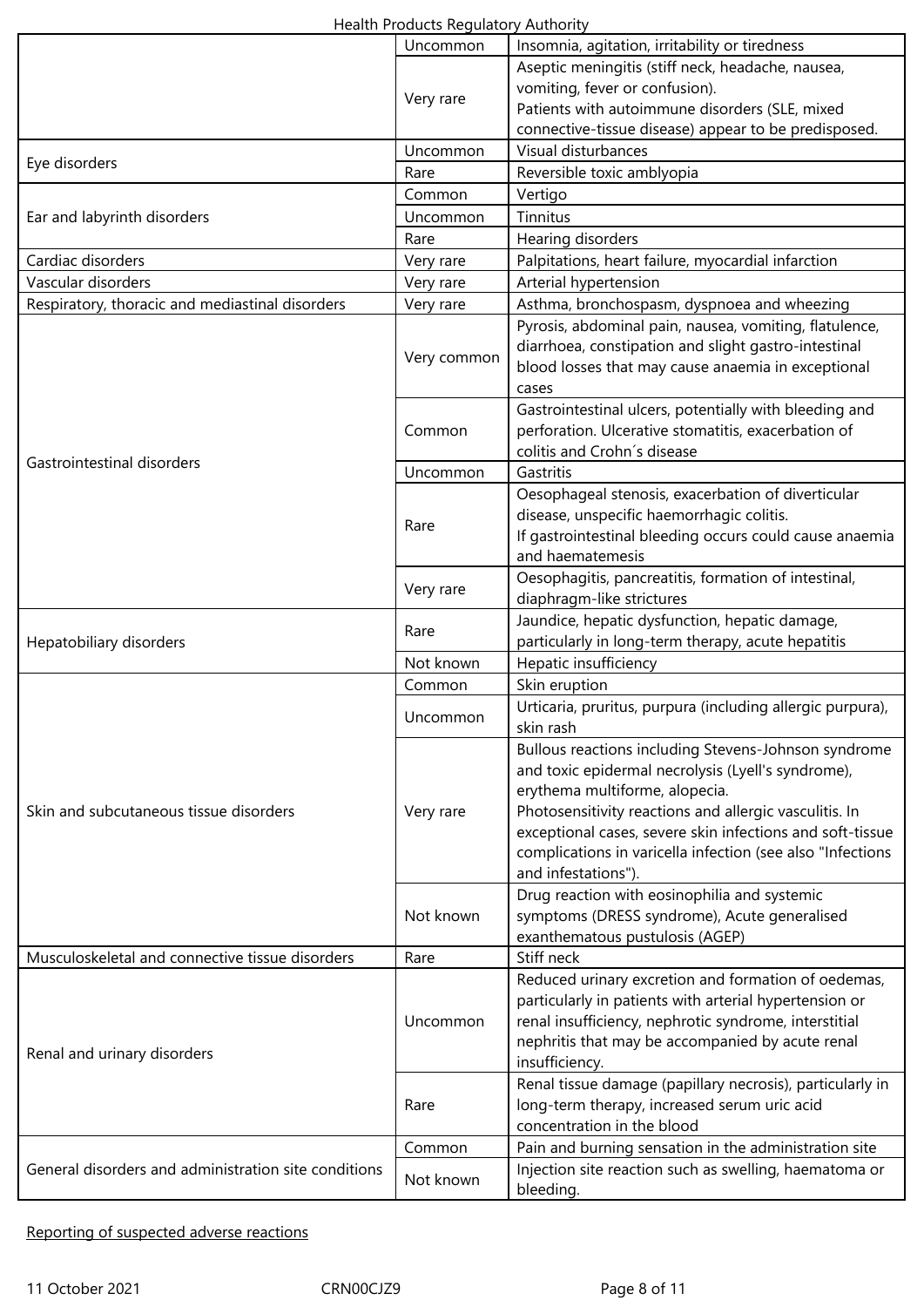adverse reactions via HPRA Pharmacovigilance, Earlsfort Terrace, IRL - Dublin 2; Tel: +353 1 6764971; Fax: +353 1 6762517. Website: www.hpra.ie; E-mail: medsafety@hpra.ie.

# **4.9 Overdose**

*Sympto[ms](http://www.hpra.ie/)* 

Central nervous system disturbances include headache, tinnitus, confusion, ataxia, nystagmus, as well as abdominal pain, nausea and vomiting, may occur as symptoms of an overdose. In more serious poisoning drowsiness, loss of consciousness, convulsions (mainly in children), dizziness, haematuria, hypothermia may occur. In addition, gastrointestinal bleeding, as well of functional disturbances of the liver and kidneys, is possible. There may furthermore be hypotension, respiratory depression and cyanosis.

In serious poisoning metabolic acidosis may occur.

#### *Treatment*

Treatment is symptomatic and there is no specific antidote.

The therapeutic possibilities for treatment of intoxication are dictated by the extent, level and clinical symptoms according to the common intensive care practices.

#### **5 PHARMACOLOGICAL PROPERTIES**

#### **5.1 Pharmacodynamic properties**

Pharmacotherapeutic group: *Antiinflammatory and antirheumatic products, non-steroids. Propionic acid derivatives. Ibuprofen* ATC code: *M01AE01*

Ibuprofen is a non-steroidal anti-inflammatory drug that, in conventional animal-experiment inflammation models, has proven to be effective, probably through prostaglandin synthesis inhibition. In humans, ibuprofen has an antipyretic effect, reduces inflammatory-related pain and swelling. Furthermore, ibuprofen reversibly inhibits ADP- and collagen-induced platelet aggregation.

Experimental data suggest that ibuprofen may competitively inhibit the effect of low dose acetylsalicylic acid on platelet aggregation when they are dosed concomitantly. Some pharmacodynamic studies show that when single doses of ibuprofen 400 mg were taken within 8 h before or within 30 min after immediate release acetylsalicylic acid dosing (81 mg), a decreased effect of acetylsalicylic acid on the formation of thromboxane or platelet aggregation occurred. Although there are uncertainties regarding extrapolation of these data to the clinical situation, the possibility that regular, long-term use of ibuprofen may reduce the cardioprotective effect of low-dose acetylsalicylic acid cannot be excluded. No clinically relevant effect is considered to be likely for occasional ibuprofen use (see section 4.5).

#### **5.2 Pharmacokinetic properties**

#### **Absorption**

This medicinal product is administered intravenously, therefore there is no absorption process and bioavailability of ibuprofen is 100 %.

After intravenous administration of ibuprofen in humans, the maximum concentration ( $C_{\text{max}}$ ) of S- enantiomer (active) and R-enantiomer is reached at approximately 40 minutes, with a rate of infusion of 30 minutes.

#### **Distribution**

The estimated volume of distribution is 0.11 to 0.21 L/kg. Ibuprofen is extensively bound to plasma proteins, primarily albumin.

#### Biotransformation

Ibuprofen is metabolised in the liver into two inactive metabolites, and these together with unmetabolized ibuprofen, are excreted by the kidney either as such or as conjugates.

After an oral application, ibuprofen is already partly absorbed in the stomach and then completely in the small intestine. Following hepatic metabolisation (hydroxylation, carboxylation), the pharmacologically inactive metabolites are completely eliminated, mainly renally (90 %), but also with the bile.

#### Elimination

11 October 2021 CRN00CJZ9 Page 9 of 11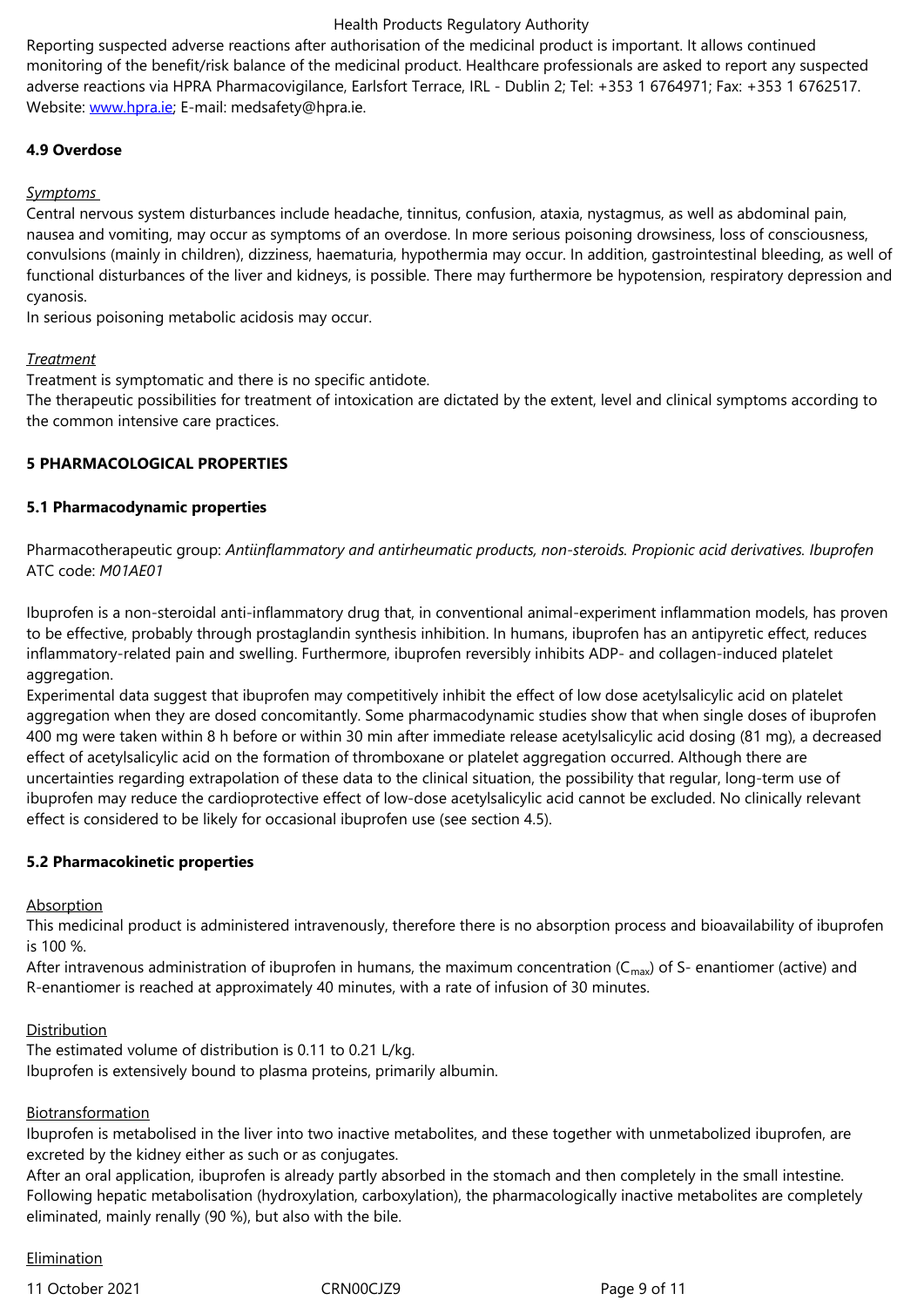Excretion by the kidney is rapid and complete. The elimination half-life is about 2 hours.

#### Linearity / non-linearity

Ibuprofen shows linearity in the area under the curve of plasma concentration-time after a single administration of ibuprofen (in a range of 200 to 800 mg).

#### Pharmacokinetic / pharmacodynamic relationship (s)

There is a correlation between plasma levels of ibuprofen, its pharmacodynamic properties and overall safety profile. Ibuprofen pharmacokinetics is stereoselective after intravenous and oral administration.

The mechanism of action and pharmacology of intravenous ibuprofen do not differ of mechanism oral ibuprofen.

#### *Renal impairment*

For patients with mild renal impairment, increased unbound (S)-ibuprofen, higher AUC values for (S)-ibuprofen and increased enantiomeric AUC (S/R) ratios have been reported compared with healthy controls.

In end-stage renal disease patients receiving dialysis the mean free fraction of ibuprofen was about 3 % compared with about 1 % in healthy volunteers. Severe impairment of renal function may result in accumulation of ibuprofen metabolites. The significance of this effect is unknown. The metabolites can be removed by haemodialysis (see sections 4.3 and 4.4).

#### *Hepatic impairment*

In cirrhotic patients with moderate hepatic impairment (Child Pugh's score 6-10) treated with racemic ibuprofen an average 2-fold prolongation of the half-life was observed and the enantiomeric AUC ratio (S/R) was significantly lower compared to healthy controls, suggesting an impairment of metabolic inversion of (R)-ibuprofen to the active (S)-enantiomer (see sections 4.3 and 4.4).

#### *Paediatric population*

The pharmacokinetic profile of ibuprofen in the intended paediatric population appears to be similar to that observed in adults.

#### **5.3 Preclinical safety data**

The subchronic and chronic toxicity of ibuprofen in animal trials showed up mainly in the form of lesions and ulcers in the gastrointestinal tract. In vitro and in vivo studies gave no clinically relevant evidence of the mutagenic potential of ibuprofen. In studies in rats and mice, no evidence of carcinogenic effects of ibuprofen was found.

Ibuprofen led to an inhibition of ovulation in rabbits and impaired implantation in various animal species (rabbit, rat, mouse). Experimental studies in rats and rabbits have shown that ibuprofen crosses the placenta. Following the administration of maternotoxic doses, an increased incidence of malformations (ventricular septal defects) occurred in the offspring of rats. The active substance ibuprofen shows an environmental risk for the aquatic environment, especially to fish.

# **6 PHARMACEUTICAL PARTICULARS**

#### **6.1 List of excipients**

L-arginine Sodium chloride Hydrochloric acid (for pH adjustment) Sodium hydroxide (for pH adjustment) Water for injections

#### **6.2 Incompatibilities**

In the absence of compatibility studies, this medicinal product must not be mixed with other medicinal products.

# **6.3 Shelf life**

3 years.

From a microbiological point of view, the product should be used immediately after opening.

# **6.4 Special precautions for storage**

11 October 2021 CRN00CJZ9 Page 10 of 11